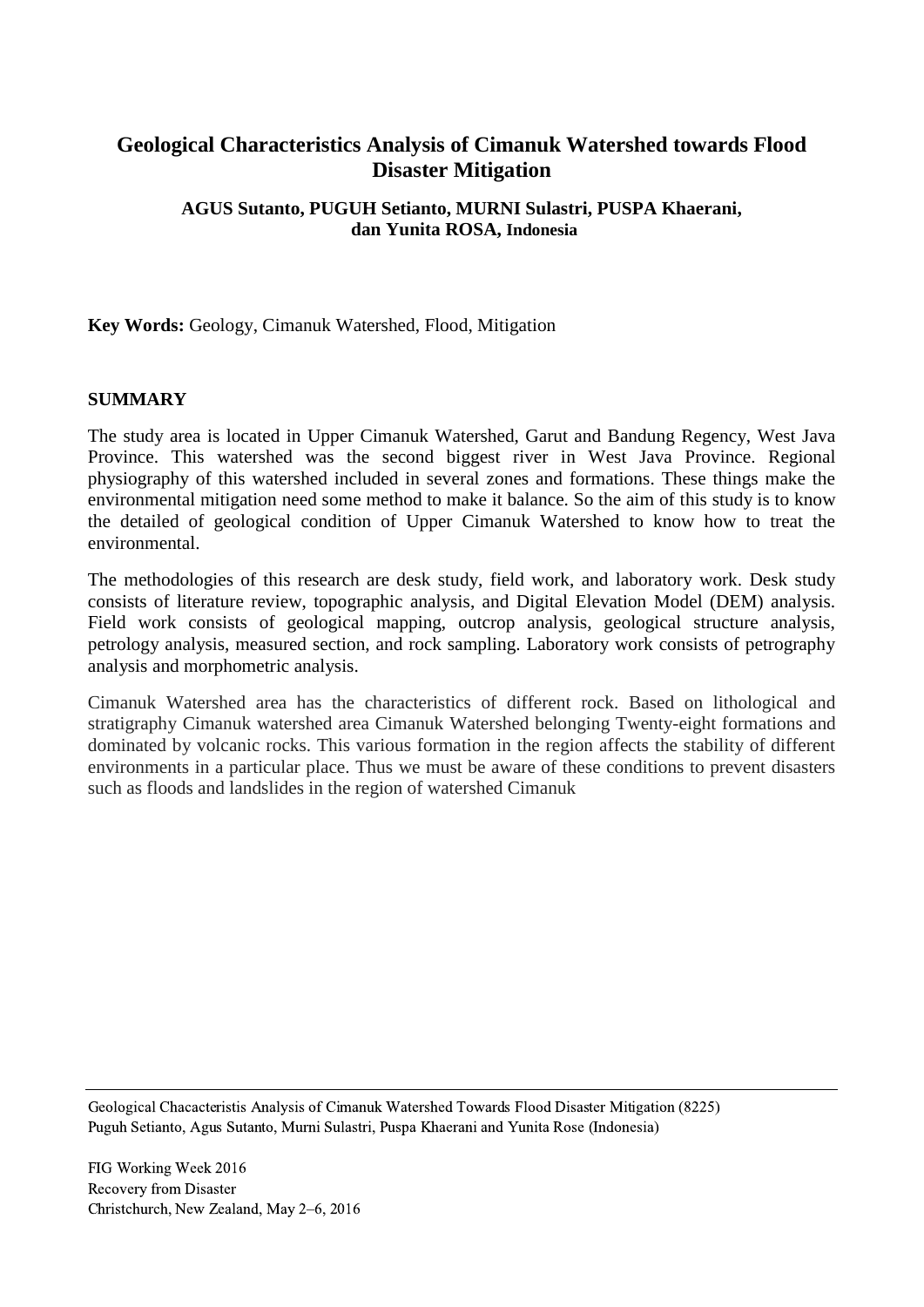## **Geological Characteristics Analysis of Cimanuk Watershed towards Flood Disaster Mitigation**

## **AGUS Sutanto, PUGUH Setianto, MURNI Sulastri, PUSPA Khaerani, dan Yunita ROSA, Indonesia**

### **1. INTRODUCTION**

Geology is a branch of science that study about earth, including the form of the earth, the process and the history of the earth until now, it materials, the structures, earth surface, and the process of the earth in the past, present, and future. Upstream Cimanuk watershed has a complex geology processes, such as the lithology and tectonic variations. Regional physiography of this watershed included in several zones and formations.

Cimanuk River has been contaminated because of people activities in Cimanuk watershed so the water surface becomes higher. Watershed management and the utilization of land use that not integrated and unplanned better can cause flood disaster that can trigger water issues in Cimanuk watershed. Sinukaban (1995) said the utilization of natural resources in watershed that did not pay attention on the environmental eternal and ability will cause water ecosystem issues and land use that can impact on flooding. So the aim of this study is to know the detailed of geological condition of Upper Cimanuk Watershed to know how to treat the environmental towards flood disaster mitigation.

Based on van Bemmelen in Martodjojo (2003), West Java physiography is divided into four zones (Bogor Zone, Bandung Zone, Southern Mountanious Zone, and Jakarta Bay Zone) . The research area is the part of Bogor Zone, Middle Depression Zone, Volcanic Quarter Zone, and Southern Mountanious Zone.

Upper Cimanuk Watershed occupy in the zone that consists of material that is deformable. This condition can increase the erosion in hill slope and in the river steep slope. If the erosion increases, it will affect to the sedimentation so the shallowness of the river will become faster.

Based on Geology Regional Map sheet Bandung, Arjawinangun, Tasikmalaya, Garut, and Pameungpeuk, stratigraphy regional of the research area consists of twenty eight formations. Generally, this formations consists of sediment rocks, volcanic rocks, plutonic rocks, and alluvial. The age variety of rock formations starts from Oligocene – Miocene until Recent. The physical properties of the rocks is vary from the unconsolidated to consolidated rocks.

### **2. METHOD**

The methodologies of this research are desk study, field work, and laboratory work. Desk study consists of literature review, topographic analysis, and Digital Elevation Model (DEM) analysis. Field work consists of geological mapping, outcrop analysis, geological structure analysis, petrology analysis, measured section, and rock sampling. Laboratory work consists of petrography analysis and morphometric analysis.

Geological Chacacteristis Analysis of Cimanuk Watershed Towards Flood Disaster Mitigation (8225) Puguh Setianto, Agus Sutanto, Murni Sulastri, Puspa Khaerani and Yunita Rose (Indonesia)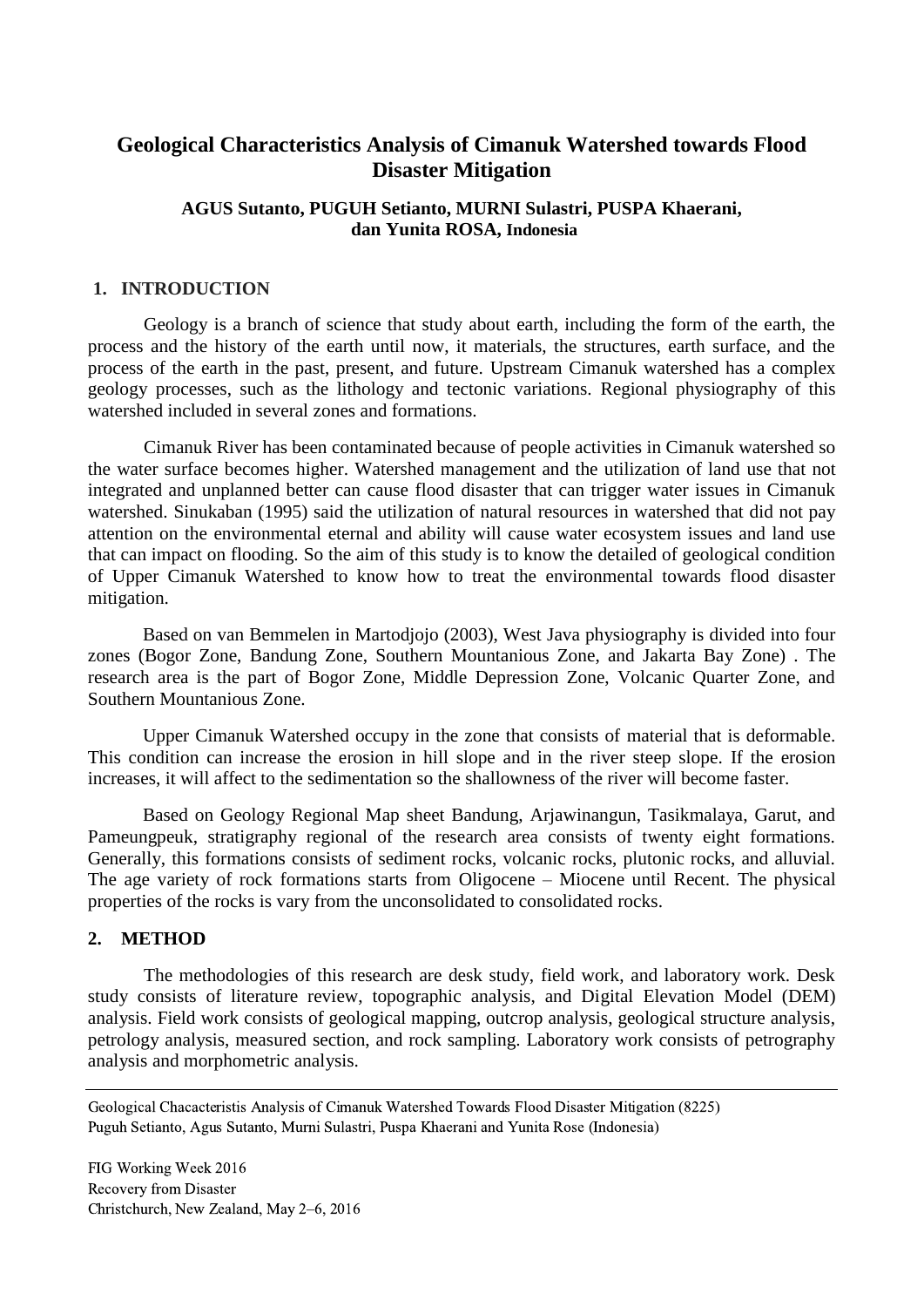Geology Regional Map with scale 1 : 100,000 that include Upper Cimanuk Watershed are:

- 1) Sheet Garut and Pameungpeung scale 1 : 100,000 (Alzwar et. al., 1992)
- 2) Sheet Bandung scale 1 : 100,000 (Silitonga, et. al., 1996)
- 3) Sheet Tasikmalaya scale 1 : 100,000 (Budhitrisna, 1986)
- 4) Sheet Arjawinangun scale 1 : 100,000 (Djuri, 1995)

## **3. RESULT AND DISCUSSION**

Geology of Upper Cimanuk Watershed is varying from geomorphology, tectonic, and lithology. Geomorphology of Cimanuk watershed is mountainous and hills that the top and the valley are functioned as watershed boundary in the North and Middle part of the research area. The inclination of the slope is vary too, from flat until steep slope. The drainage patterns of the research area are sub-radial to radial in the mountains and hills slope, sub-dendritic to dendritic, sub-parallel to parallel, sub-rectangular to rectangular, sub-trellis to trellis, and anastomotic. This drainage patterns show the tectonic activity in their development. Lineaments interpretation from Digital Elevation Model (DEM) is done to know the type of the geological structure in the research area. Structure lineaments are the result of the geology structure in an area and it shows in ridges and depression zone.

Based on the past research, the lithology of the Cimanuk watershed consists of twenty seven formations. Many of that lithology can be grouped in the volcanic rock, plutonic rocks, sediments rocks, and alluvial. Spatial distribution of these formations can be seen in the Geological Map. The age variety of rock formations starts from Oligocene – Miocene until Recent. The physical properties of the rocks is vary from the unconsolidated to consolidated rocks, like lava and intrusion.



Figure 1. Geomorphology of Upper Cimanuk Watershed that angle of view is from west

Geological Chacacteristis Analysis of Cimanuk Watershed Towards Flood Disaster Mitigation (8225) Puguh Setianto, Agus Sutanto, Murni Sulastri, Puspa Khaerani and Yunita Rose (Indonesia)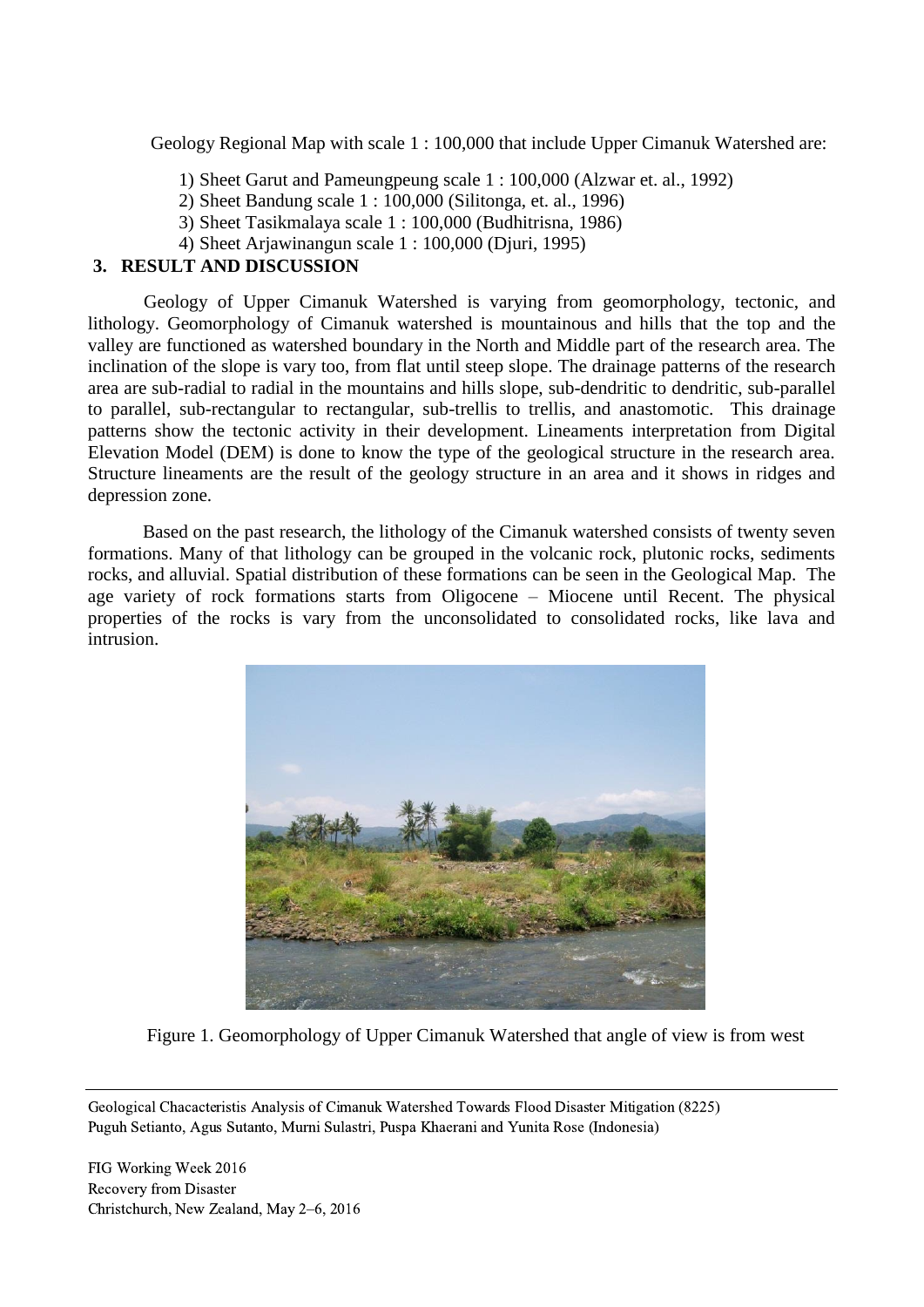

Figure 2. Geomorphology area Cimanuk



Figure 3. Valley of the Cimanuk watershed with the background is mountainous and hills geomorphology in the west of the research area

Generally, The old rocks (Pre-Tarsier – Tersier) is sediment rocks that intercalated with fine grain materials and coarse grain materials, and plutonic rocks is intrusion and hornblende andesite. Sediment rocks are grouped into Cinambo Formation, Halang Formation, Subang Formation, Kaliwangu Formation, and Citalang Formation. That physical properties of the sediment rocks relative resist of the erosion especially the coarse grain sediment rocks. This lithology take place in the downstream of the upper Cimanuk watershed, and opened in Tomo, Cadasngampar, Pamoyanan, Darmaraja, Wado, Ciherang, and Situraja.

The younger rocks (Pleistocene) are dominated by the volcanic products. This spreading of the rocks are relative cover all of the area in the upstream Cimanuk Watershed. Volcanic products in this area consist of volcanic breccia, lava, basaltic lava, tuff, and the other pyroclastic rocks.

Geological Chacacteristis Analysis of Cimanuk Watershed Towards Flood Disaster Mitigation (8225) Puguh Setianto, Agus Sutanto, Murni Sulastri, Puspa Khaerani and Yunita Rose (Indonesia)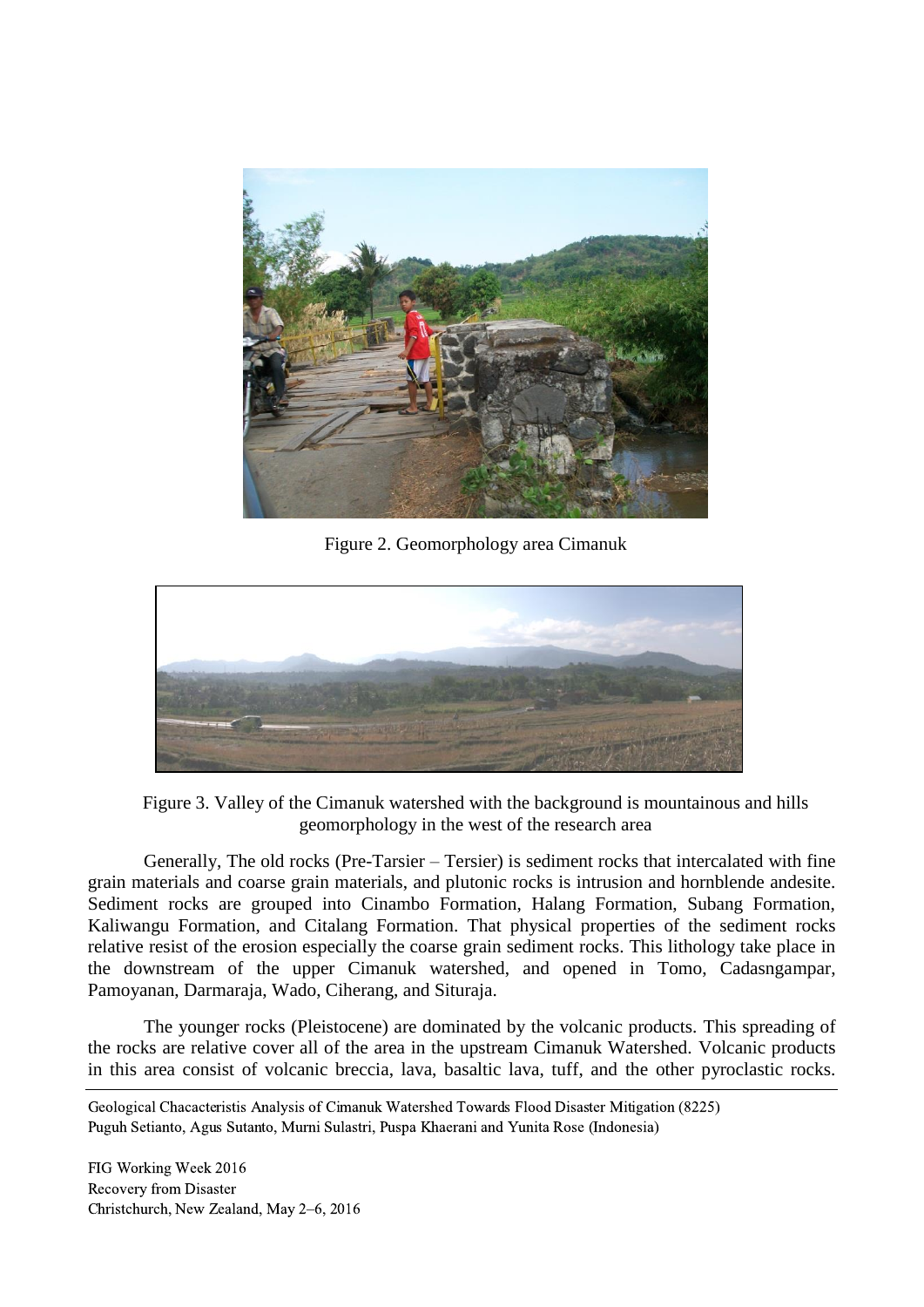Volcanic rocks that are more solid take place in the mountainous and steep slope hills morphology. Besides, the volcanic rocks that is softer (fine grain materials) commonly take place in the flat and slightly slope hills morphology. Many of this lithology are resisting of the deformation so it is easier to broken up and scrapped by the surface water flow. The spread of this lithology is take place in the southern, middle, and western part of the research area. The spreading area administratively included in Cijapati, Cimalaka Wanaraja, Sukawenang, Pengeureunan, Malangbong, Limbangan, Ciherang, Cipeundeuy, Rancakalong, Sumedang, Paseh, Leles, Cipanas, Pamoyanan, Cijeungjing, Cisurupan, Pamegatan, and Warungsimpang.



Figure 4. The outcrop of the clay stone of Kaliwangu Formation in the Cimanuk River slope around Darmaraja



Figure 5. The outcrop of the volcanic breccia in the slope and base Wado

The youngest lithology (Holocene – Recent) is dominated by the pyroclastic rocks and alluvial. Pyroclastic is the product of the young volcanic and some of them are still active

Geological Chacacteristis Analysis of Cimanuk Watershed Towards Flood Disaster Mitigation (8225) Puguh Setianto, Agus Sutanto, Murni Sulastri, Puspa Khaerani and Yunita Rose (Indonesia)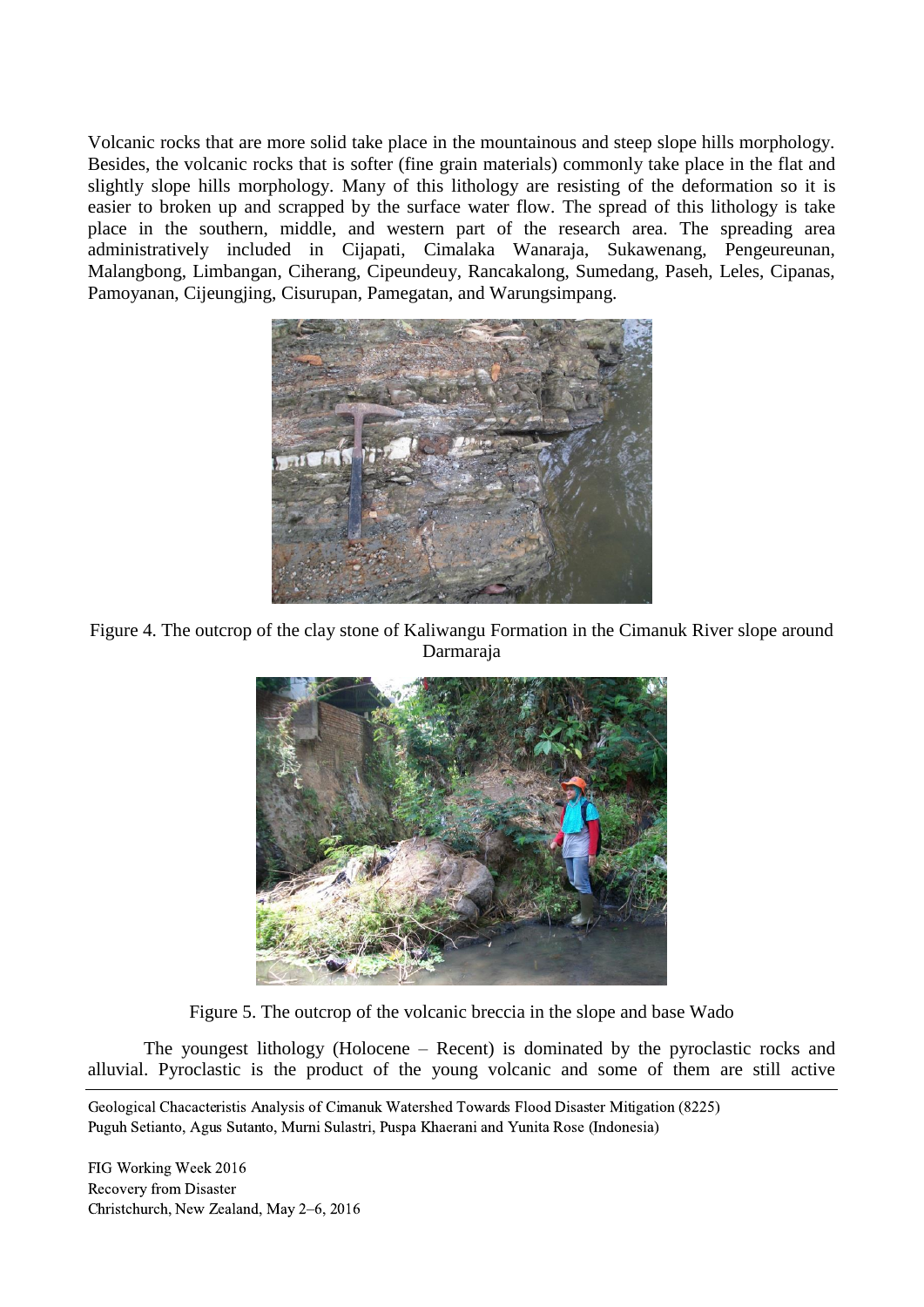(Papandayan Mountain). Whereas the alluvial consists of alluvium, colluvium, and lake alluvial. If these materials take place in the steep slope or the hills slope, it is so susceptible of the erosion. Like the one that spread in the southern part of the research area. There is not many alluvium take place in the big valley, especially Cimanuk River with the flat morphology.

Based on the analysis, it can be know the factors that can cause flood disaster in the Garut – Sumedang Regency especially in the Cimanuk watershed. Flood threat in the upper Cimanuk watershed has been known from the morphometric characteristics, land use changing, and the range of debit volume that relative high that has been measured by the contour.

The debit volume can be known from the data in every sub-district (Cimanuk – Bayongbong, Cimanuk – Leuwigoong, Cimanuk – Cibatu,, Cimanuk – Wadom Cimauk – Tomo). The data that used in the Tomo show the rise of the debit volume in the late 2012 around 272.7  $m<sup>3</sup>/s$ . That means this area is included in the high prone zone.

After we seen in the contour that grouped into several classes, Cimanuk – Bayongbong area  $(837.5 \text{ m} - 2.375 \text{ m})$  included in the hills-mountainous area, so this area not included in flood-prone zone. Whereas the Cimanuk – Tomo area  $(37.5 \text{ m} - 62.5 \text{ m})$  is lowland area so its included into flood-prone zone. This data can be seen in the Table 1.

Table 1. Classification result of the elevation, slope inclination, and debit bar chart in  $2007 - 2012$ 

| No           | Nama<br>Sungai - Lokasi | Klasifikasi Ketinggian |                              |                                      | Debit<br>Maksimum<br>Tahun<br>2012 (m <sup>3</sup> /<br>detik) |
|--------------|-------------------------|------------------------|------------------------------|--------------------------------------|----------------------------------------------------------------|
|              |                         | Meter                  | Kemiringan<br>Lereng $(\% )$ | Keterangan                           | 2012                                                           |
| $\mathbf{1}$ | Cimanuk -<br>Leuwigoong | $558 - 862.5$          | $55 - 140$                   | Perbukitan<br>Tinggi                 | 73.8                                                           |
| 2            | Cimanuk - Wado          | $225 - 1,425$<br>m     | $55 - 140$                   | Perbukitan-<br>Perbukitan<br>Tinggi  | 37.6                                                           |
| 3            | Cimanuk - Tomo          | $36.17 -$<br>162,5 m   | $0 - 7$                      | Dataran<br>Rendah                    | 272.7                                                          |
| 4            | Cimanuk -<br>Cibatu     | $512.5 -$<br>147,5 m   | $55 - 140$                   | Perbukitan<br>Tinggi                 | 19.1                                                           |
| 5            | Cimanuk -<br>Bayongbong | $837.5 -$<br>2.375 m   | >140                         | Perbukitan<br>Tinggi -<br>Pegunungan | 6.89                                                           |

In the measurement of the morphometric characteristics, stream order analysis in done as comparison between one stream order with the other stream order that has higher number. This analysis called bifurcation ratio. The higher bifurcation ratio it means that river has a lot of sub watershed. Bifurcation ratio of a stream is three, it means the stream receive flow from three upper

Geological Chacacteristis Analysis of Cimanuk Watershed Towards Flood Disaster Mitigation (8225) Puguh Setianto, Agus Sutanto, Murni Sulastri, Puspa Khaerani and Yunita Rose (Indonesia)